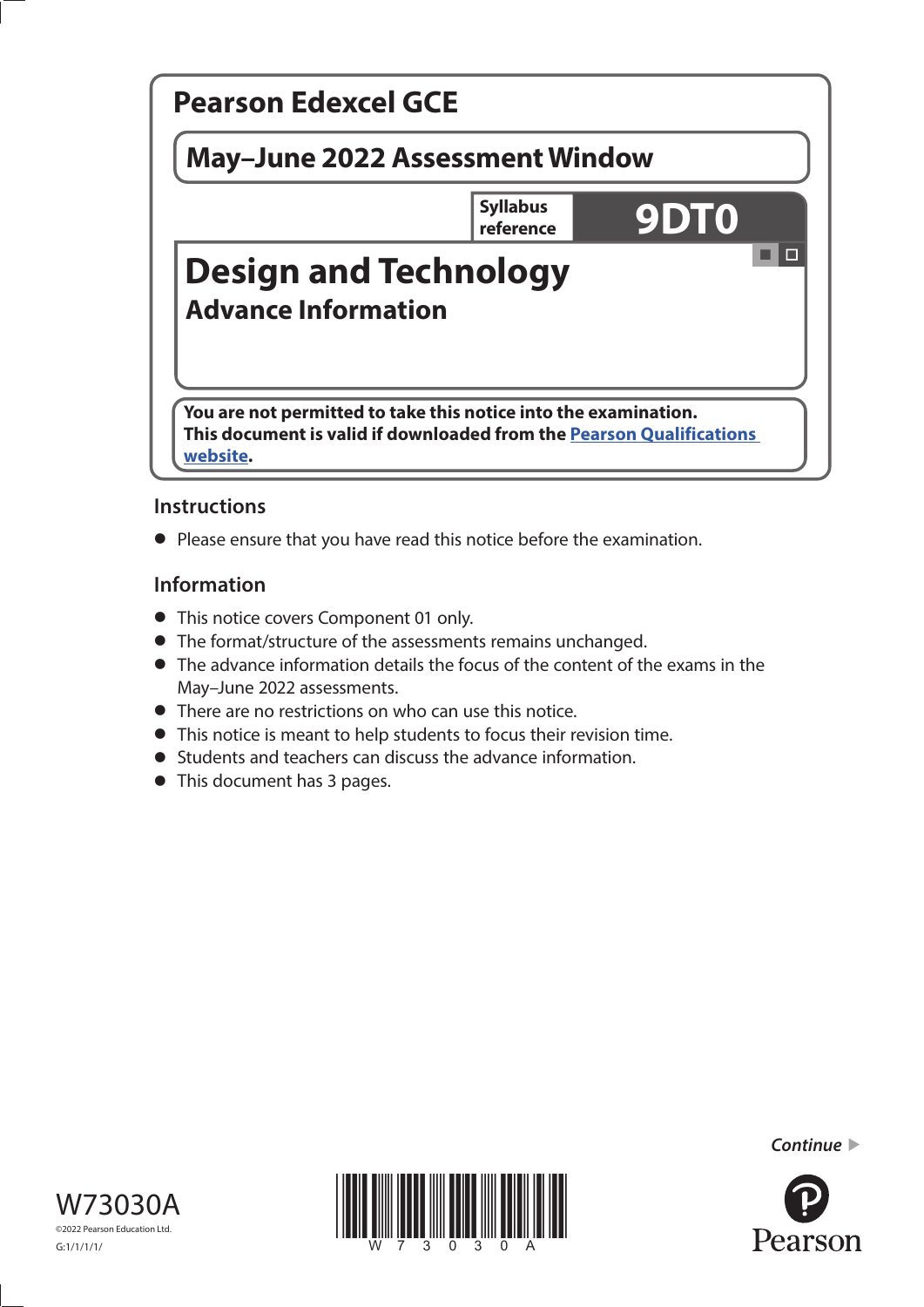#### **General advice**

- In addition to covering the content outlined in the advance information, students and teachers should consider how to:
	- manage their revision of parts of the specification which may be assessed in areas not covered by the advance information
	- manage their revision of other parts of the specification which may provide knowledge which helps with understanding the areas being tested in 2022.
- For specifications with synoptic assessments, topics not explicitly given in the advance information may appear, e.g. where students are asked to bring together knowledge, skills and understanding from across the specification.
- For specifications with optional papers/topics/content, students should only refer to the advance information for their intended option.
- For specifications with NEA, advance information does not cover any NEA components.

A link to the Joint Council for Qualifications guidance document on advance information can be found on the Joint Council for Qualifications website or [here.](https://www.jcq.org.uk/wp-content/uploads/2021/10/Advance-Information-for-General-Qualifications-2021-22.pdf)